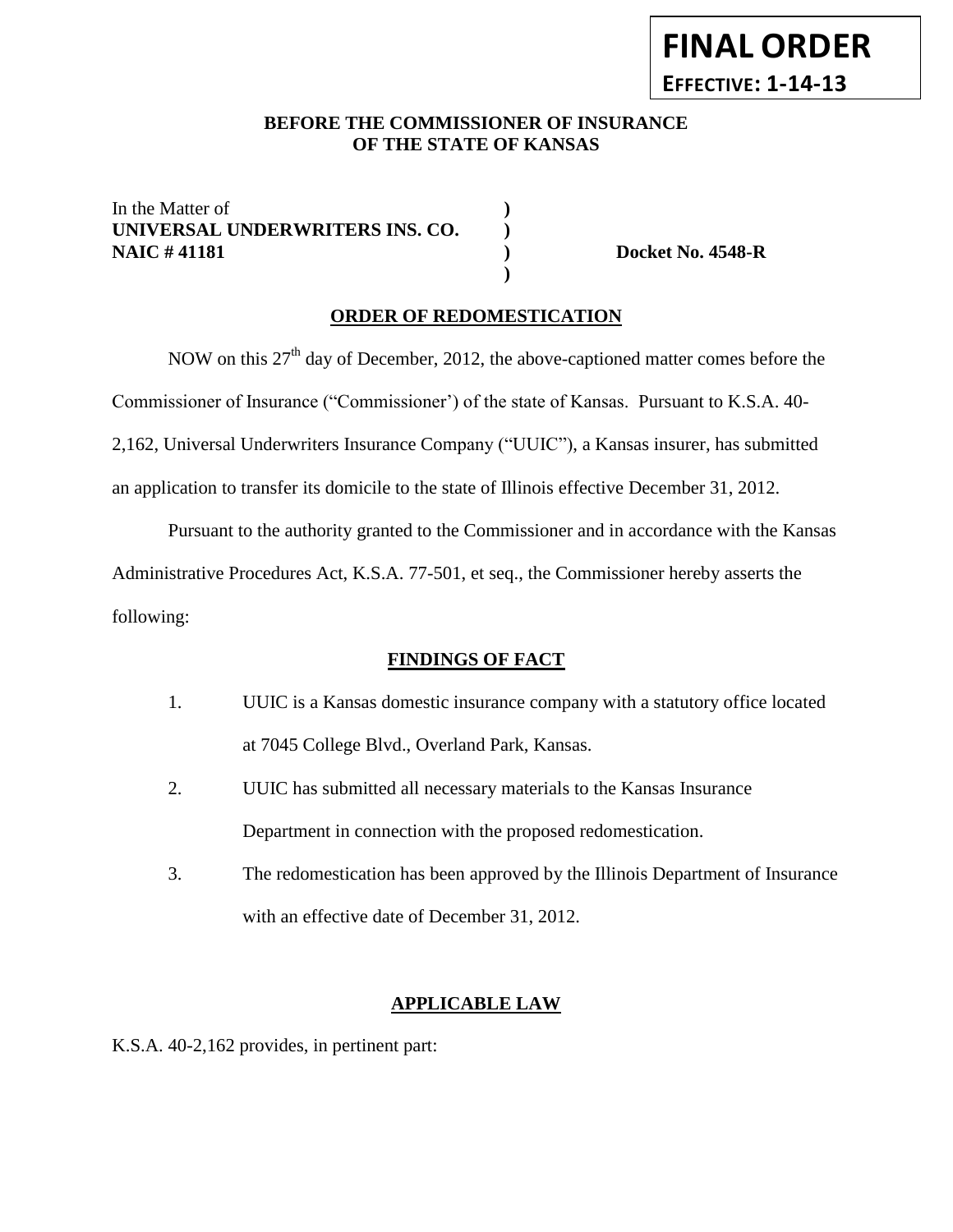(c) A domestic insurer, upon the approval of the commissioner of insurance, may transfer the insurer's domicile to any other state in which it is admitted to transact the business of insurance, and upon such a transfer shall cease to be a domestic insurer, and shall be admitted to this state if qualified as a foreign insurer. The commissioner of insurance shall approve the proposed transfer unless the commissioner determines the transfer is not in the interest of the policyholders of this state.

## **CONCLUSION OF LAW**

## **IT IS THEREFORE ORDERED BY THE COMMISSIONER OF INSURANCE THAT:**

- 1. The Commissioner does not find that the transfer of domicile state would cause harm to Kansas policyholders; therefore the redomestication of UUIC from Kansas to Illinois is hereby approved pursuant to K.S.A. 40-2,162.
- 2. In conjunction with this Order, UUIC shall be issued an amended certificate of authority to be in effect until such certificate is suspended, revoked, or terminated by the Commissioner of Insurance of Kansas.
- 3. The Commissioner of Insurance retains jurisdiction over the subject matter of this proceeding and over the parties for the purpose of entering such further order or orders as may be deemed proper.

### **NOTICE OF RIGHTS**

Universal Underwriters Insurance Company is entitled to a hearing pursuant to K.S.A. 77-537, the Kansas Administrative Procedure Act. If UUIC desires a hearing, the company must file a written request for a hearing with:

> John Wine, General Counsel Kansas Insurance Department 420 S.W.  $9<sup>th</sup>$  Street Topeka, Kansas 66612

This request must be filed within fifteen (15) days from the date of service of this Order. If UUIC requests a hearing, the Kansas Insurance Department will notify the company of the time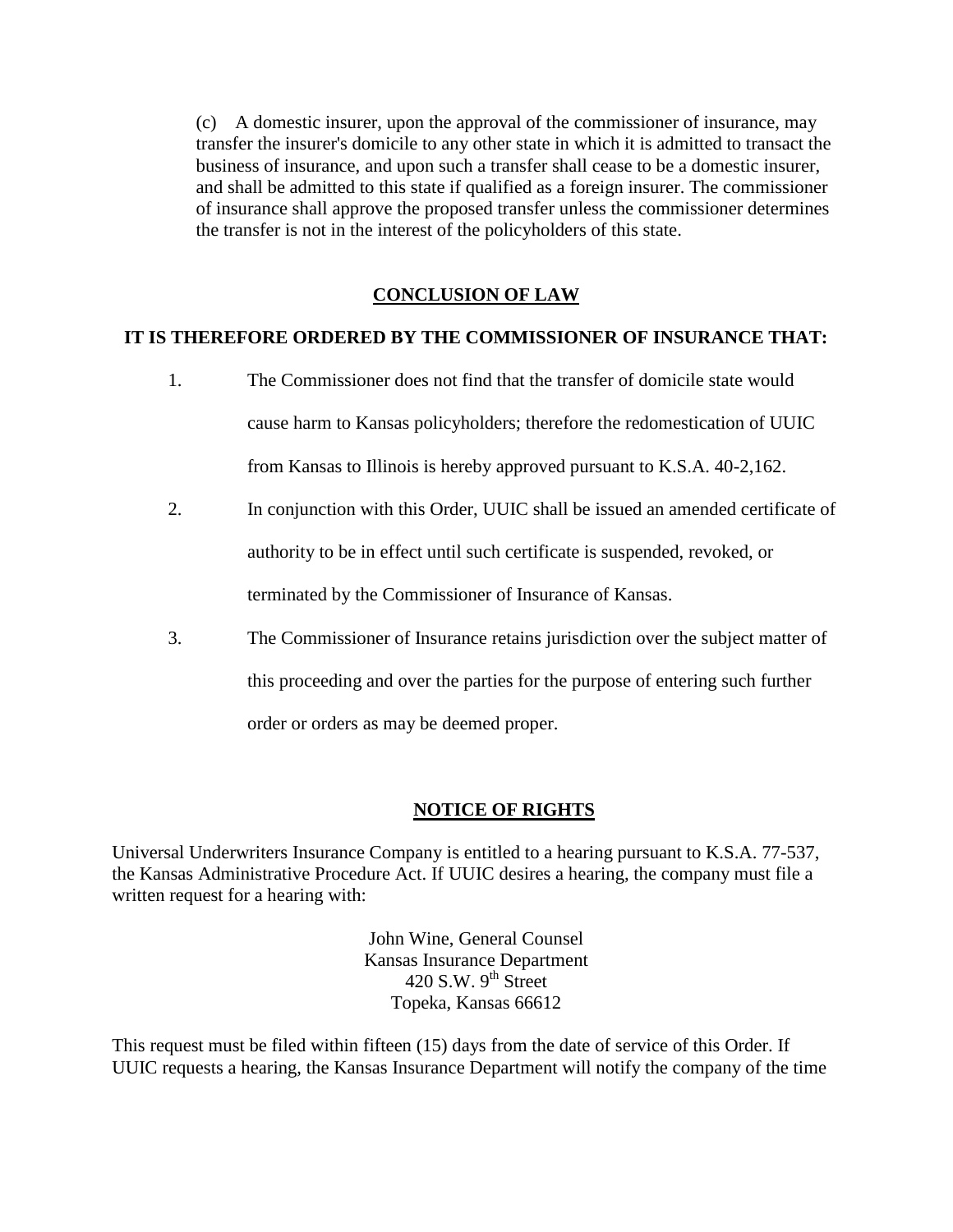and place of the hearing and information on the procedures, right of representation, and other rights of parties relating to the conduct of the hearing before the commencement of the same.

If a hearing is not requested in the time and manner stated above, this Order shall become effective as a Final Order upon the expiration of time for requesting a hearing, pursuant to K.S.A. 77-613. In the event that UUIC. files a petition for judicial review, pursuant to K.S.A. 77- 613(e), the agency officer to be served on behalf of the Kansas Insurance Department is:

> John Wine, General Counsel Kansas Insurance Department 420 S.W. 9th Street Topeka, Kansas 66612

# **IT IS SO ORDERED THIS 27th DAY OF DECEMBER, 2012, IN THE CITY OF TOPEKA, COUNTY OF SHAWNEE, STATE OF KANSAS.**



\_/s/ Sandy Praeger\_\_\_\_\_\_\_\_\_\_\_\_\_ Sandy Praeger Commissioner of Insurance

\_/s/ John Wine\_by Jennifer Sourk\_\_ John Wine General Counsel